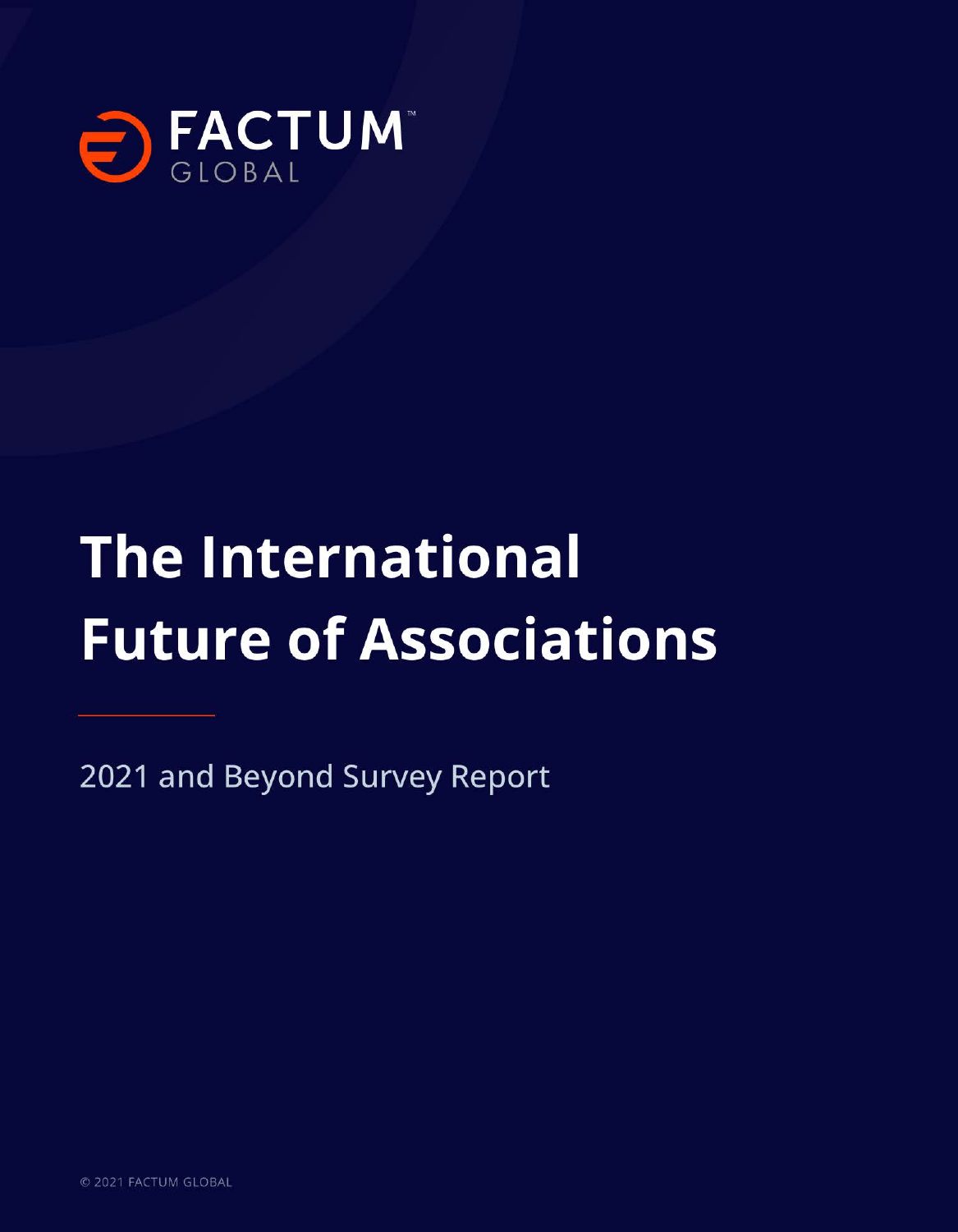

# **Table of Contents**

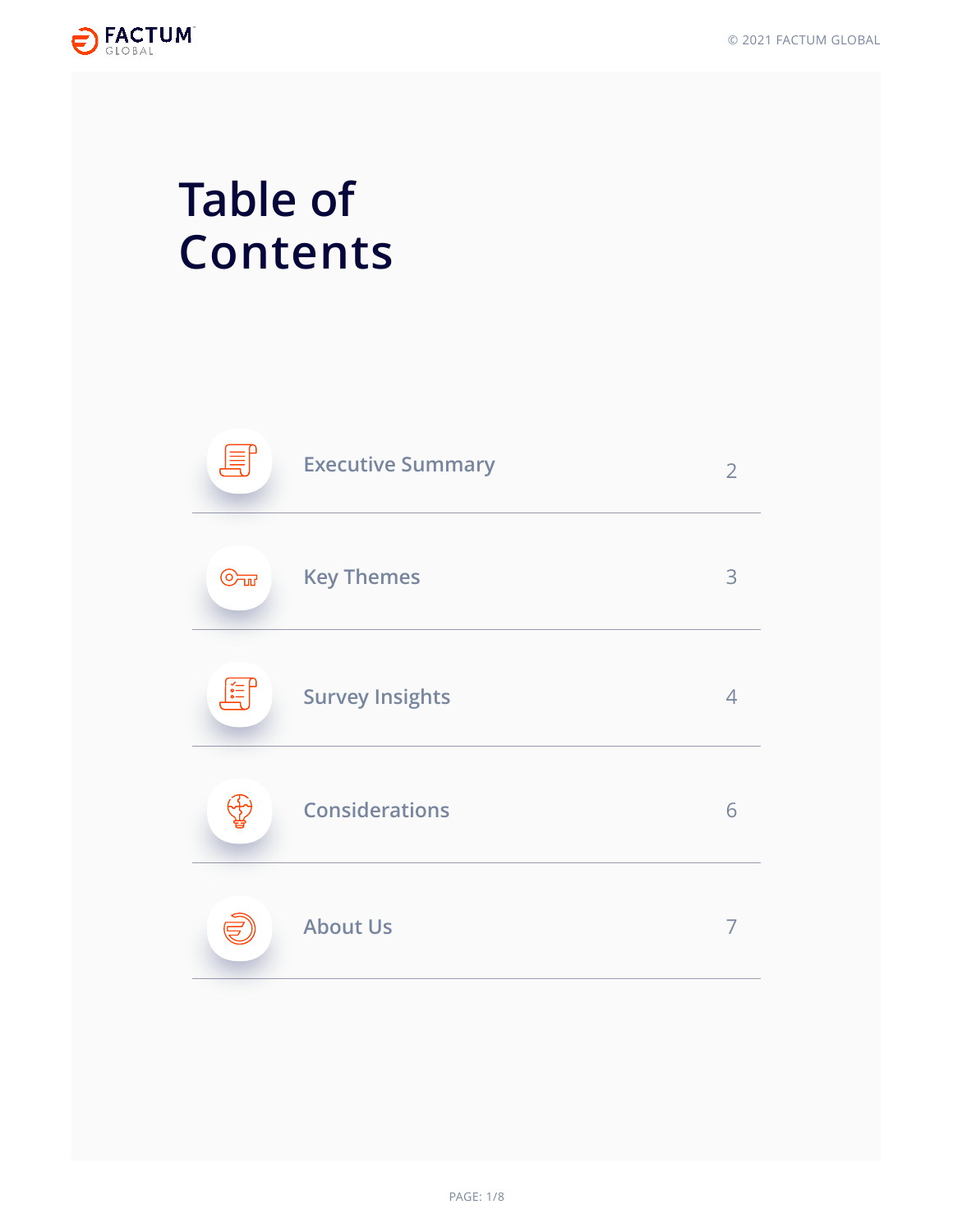<span id="page-2-0"></span>

### **Executive Summary**

In January 2021, Factum Global launched a snapshot survey, entitled "2021 and Beyond," to assess the impact of Covid-19 on organizations. The survey was conducted in collaboration with Strategic Straits Inc. and Boardroom Magazine and focused on how organizations were adapting practices and mindsets amid the global Covid-19 pandemic. It targeted responses from U.S.-based c-suite and other executives from associations, for profit and nonprofit organizations. Critically the majority of respondents were U.S.-domestic association leaders with international experience and operations. It was conducted online and consisted of eleven questions, along with six key business-oriented variables. The sample size was statistically significant and normally distributed.

Key insights included divided confidence in association leadership, technology demand to maintain and increase global member engagement, and a modest growth outlook despite an interest in international workforce expansion.

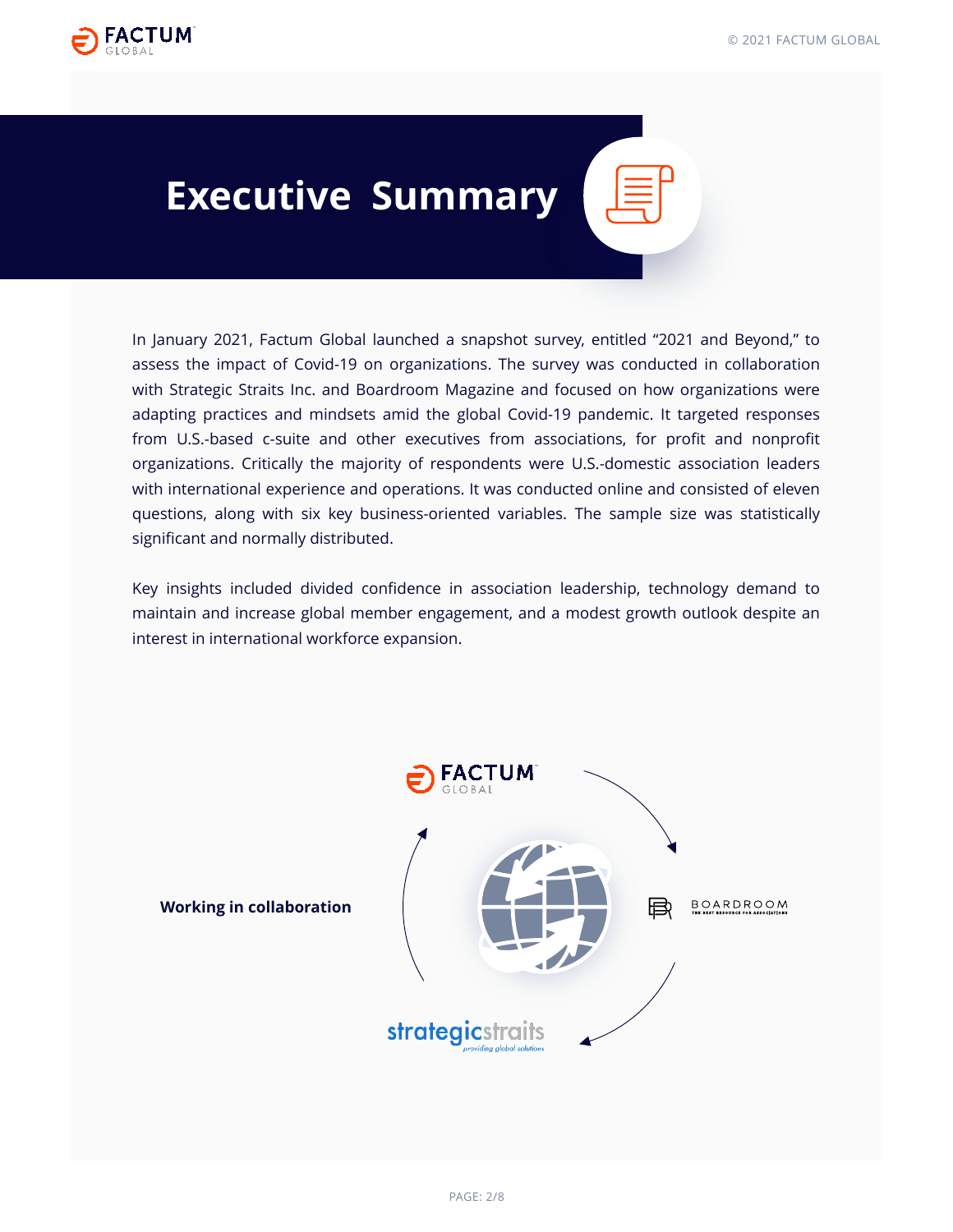<span id="page-3-0"></span>

# **Key Themes**

Respondents highlighted four key insights about the future of international associations pertaining to leadership, engagement, performance measures and growth inhibitors. Survey findings also demonstrated that associations operate in a highly interconnected world experiencing disruption.

- **Leadership.** During times of economic disruption, faith in leadership is tested. **1.** Respondents confirmed this by reporting a divided confidence in leadership. Nearly half of respondents said they have little to no faith in their current leadership's ability to lead.
- **Engagement.** Annual events, a critical engagement tool for membership-based **2.** organizations, were hit the hardest and suffered severe financial consequences. Our Respondents reported significant losses due to their inability to hold in-person events. Yet, 55% of respondents reported an increase in international participation due to virtual connection options, signaling the growing importance of technological investment and expansion among organizations.
- **Measures.** Membership size is a key performance metric in the association industry. **3.** Respondents rated "increased membership" as their success metric at a rate of 90%; leaving engagement and impact as minor afterthoughts. Some association leaders have begun to, at least anecdotally, shift their view towards a "return on engagement" rather than only membership size as a key qualifier for success.
- **Growth Inhibitors.** Internationalization can be a great opportunity and challenge for **4.** associations. Respondents reported the top barriers to international growth were financial resources (80%) and international know-how (71%). In fact, respondents reported an "inability to find the right in-country partners."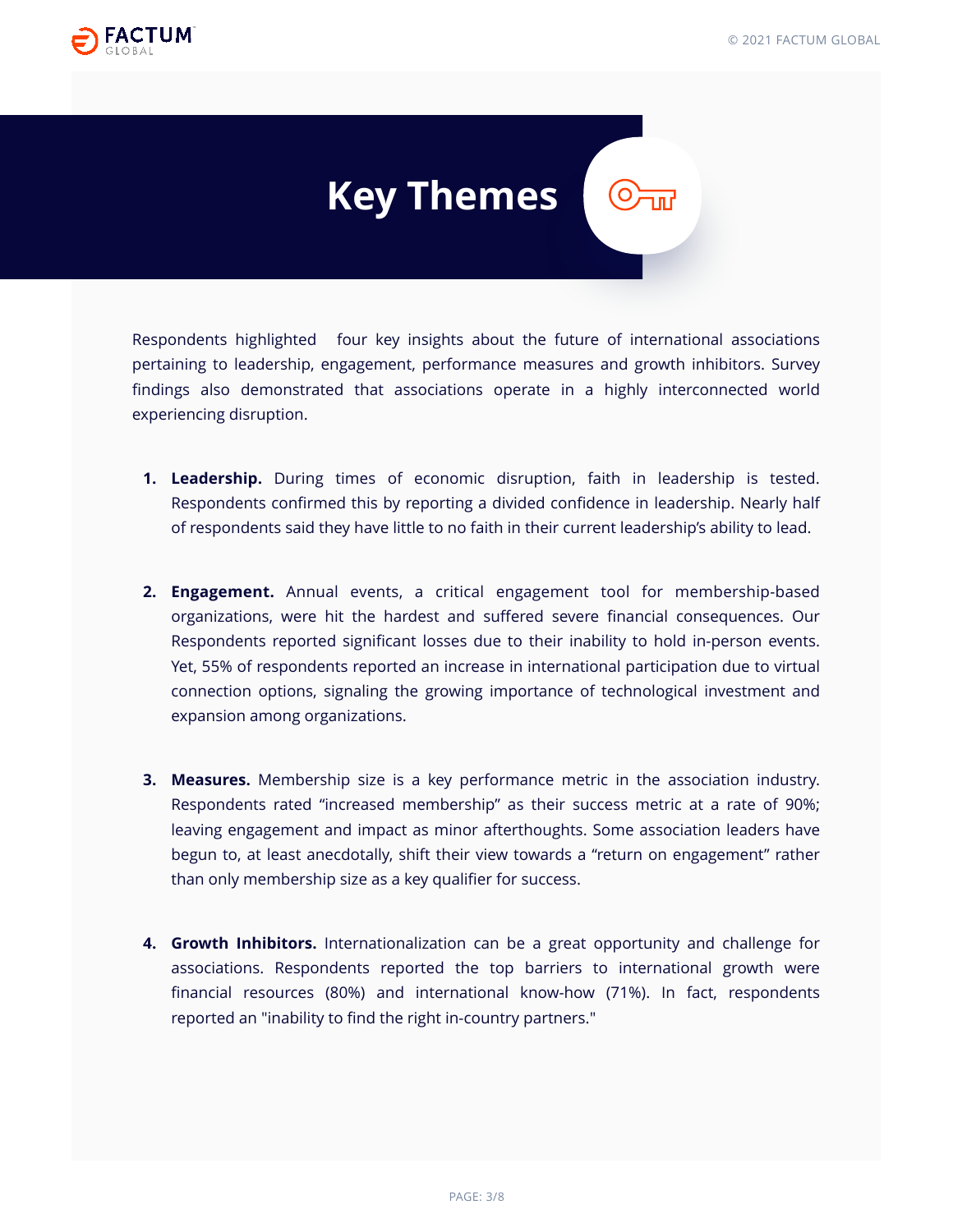<span id="page-4-0"></span>

## **Survey Insights**



**Association operations and growth prospects were disrupted by COVID-19-related restrictions on travel and in-person events.**

Confidence in leadership is divided. 52% report confidence in their leaders while 48% are unsure or not confident in their ability to make informed decisions in 2021 and beyond. This indicates a need to invest resources into leadership evaluation and support.



 $\begin{array}{|c|c|}\n \hline\n & \textbf{52}\% \\
\hline\n \end{array}$ 



There is a positive correlated relationship between growth outlook and international presence. **Trends that occur in one factor are mirrored in the other within 3-9%, indicating that international presenc**e provides opportunities for association growth.

**48% of associations reported flat growth in 2020**. Restricted or uncertain funding is a major contributor, along with canceled in-person events and sponsorships.

**55% of respondents report an increase in international participation**. A larger number of non-U.S. members participated in online events at a higher rate than ever before.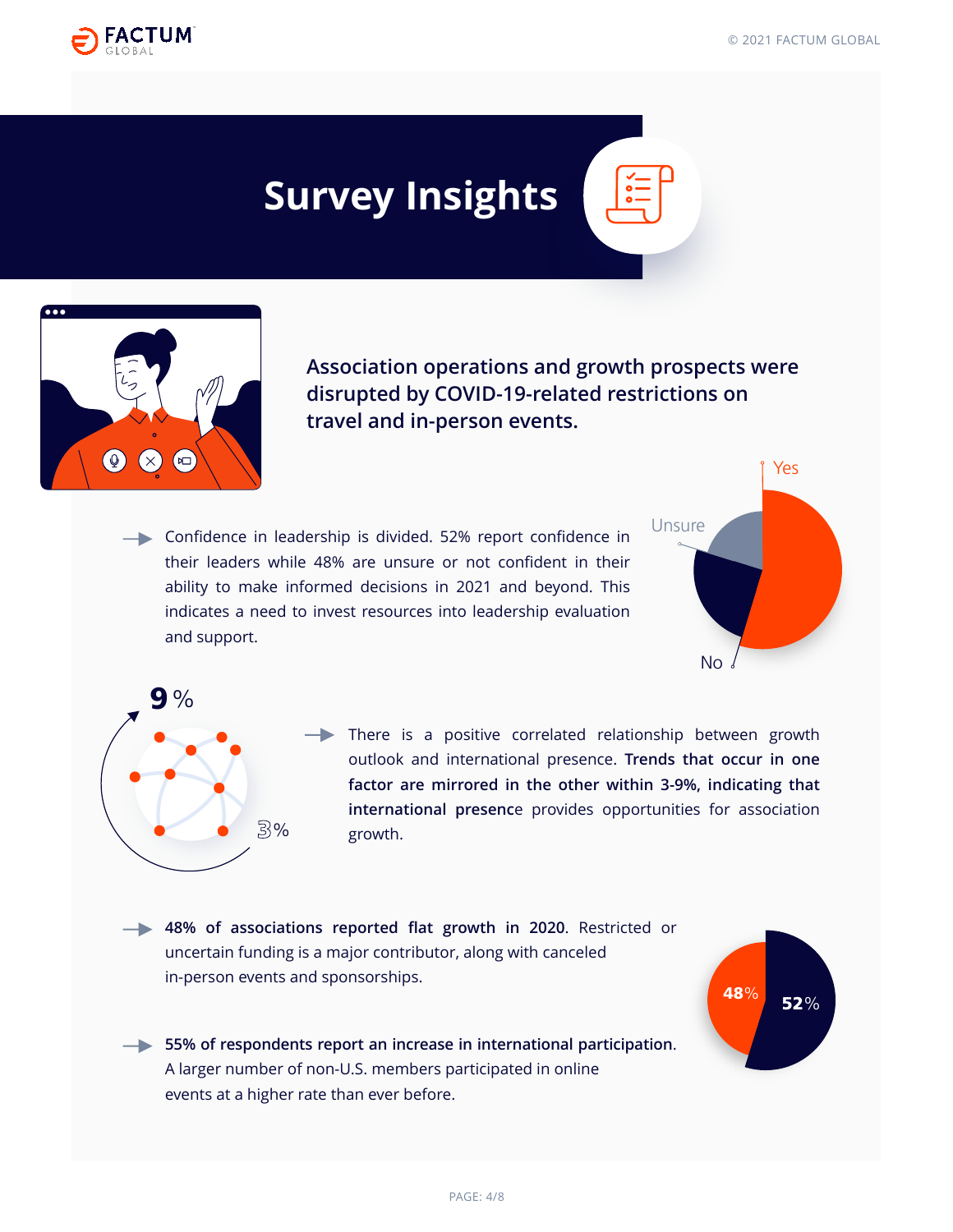

 $\rightarrow$  Offering key member benefits, such as asynchronous connections, virtual tools, and global keynote speakers, can help associations increase member retention beyond 2021.

**→ 44% of associations are considering expanding their workforce globally, signaling that** talent management is still top of mind for leaders. Associations will need to address upgrading their staff and tools to support decentralized and global teams. With over 40% of the global workforce considering leaving their employer in 2021, a thoughtful approach to hybrid work will be critical to attracting and retaining diverse talent $^{\rm 1}.$ 



Nearly half of all respondents reported two or more limiting factors in their efforts to expand internationally. Barriers to expansion are systemic rather than financial alone, confirming the need for a holistic strategy for internationalization.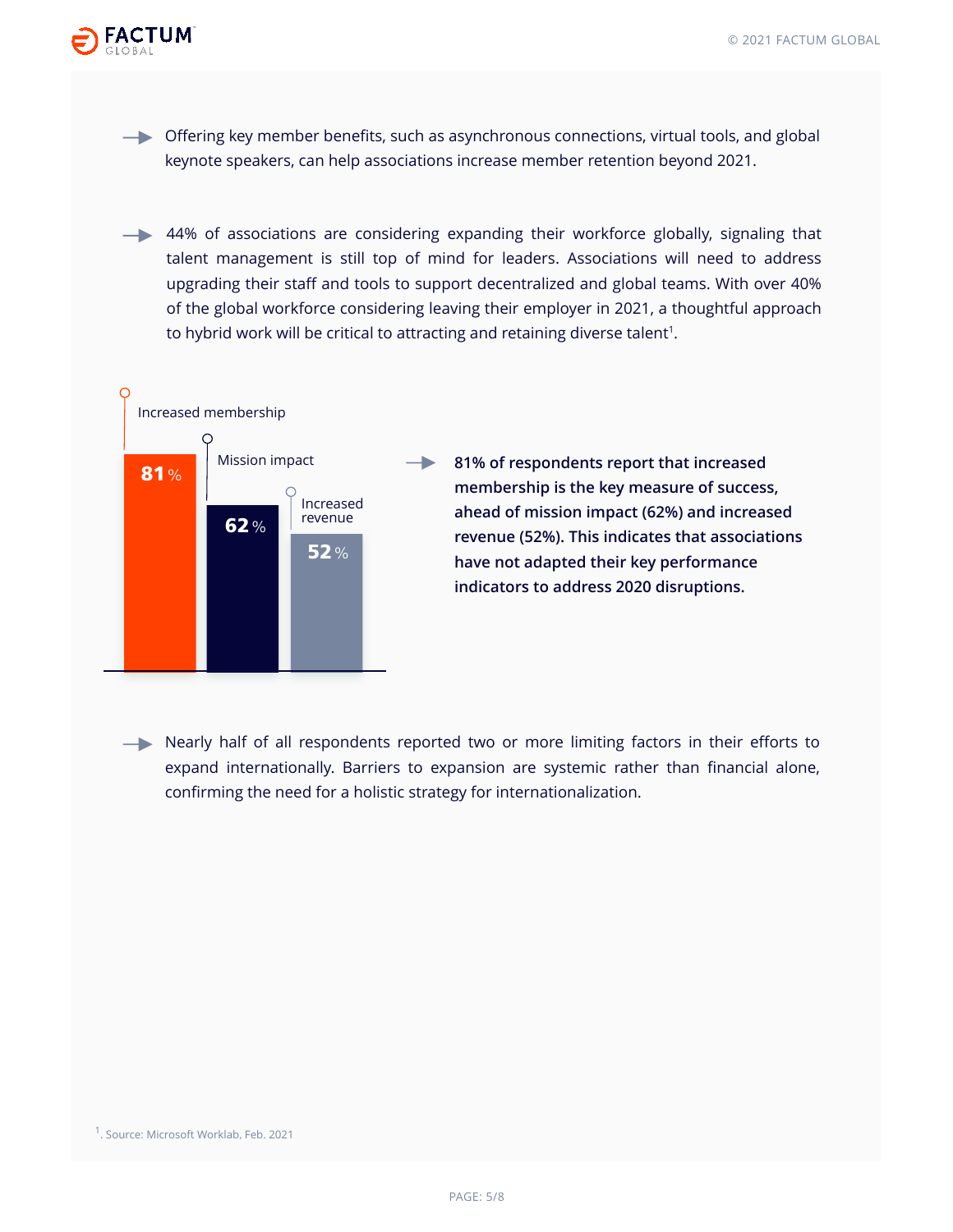<span id="page-6-0"></span>

### **Considerations**

Survey results present key insights for association leaders. There is an opportunity to better understand current sentiments and incorporate them into their approach towards internationalization.

Here are some key questions for association leaders to consider, including:

- **How can you build confidence in leadership when expanding internationally? 1.**
- **How do you establish an international workforce? 2.**
- **How should associations measure success in international expansion? 3.**
- **How do you overcome the barriers of international expansion? 4.**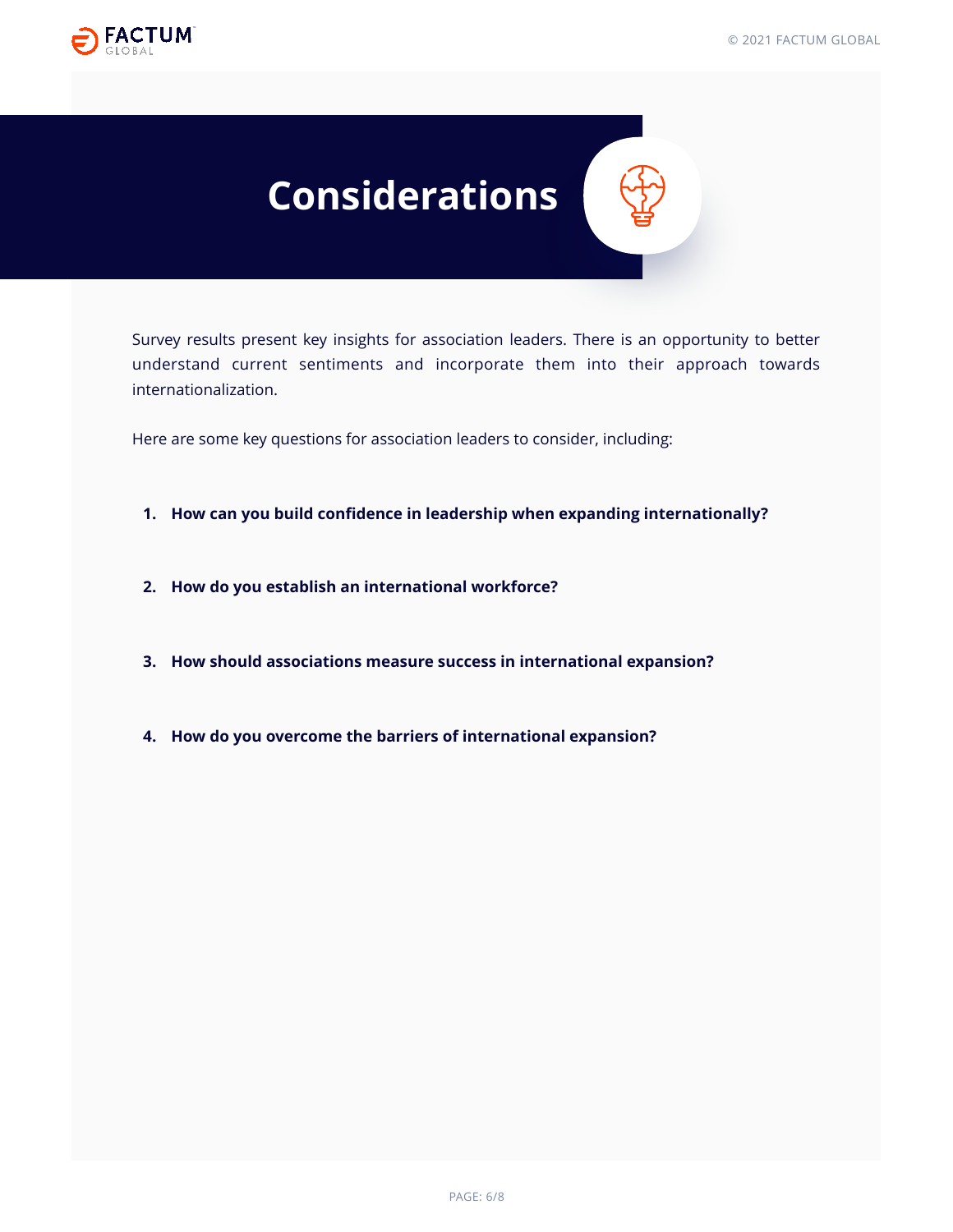<span id="page-7-0"></span>



Factum Global is an international consulting firm specializing in helping associations and businesses expand and operate globally. Strategically headquartered in Washington, D.C., with Latin American operations in Bogota, Colombia, Factum Global offers a full suite of services across six continents in more than 10 languages.

For more information about Factum Global, contact us:







**[factumglobal.com](https://factumglobal.com/)**



**info@factumglobal.com**



**[Factum Global](https://www.linkedin.com/company/factum-global/)**

#### **Credit**

Factum Global's **Stephanie Holzinger**, Associate and lead analyst on the project, authored the survey questions and all resulting research reports and presentations. For questions on the survey and results, contact sholzinger@factumglobal.com.

© 2021 Factum Global. These materials may be freely copied and distributed for noncommercial purposes only, so long as our copyright notice and website address (www.factumglobal.com) is displayed.